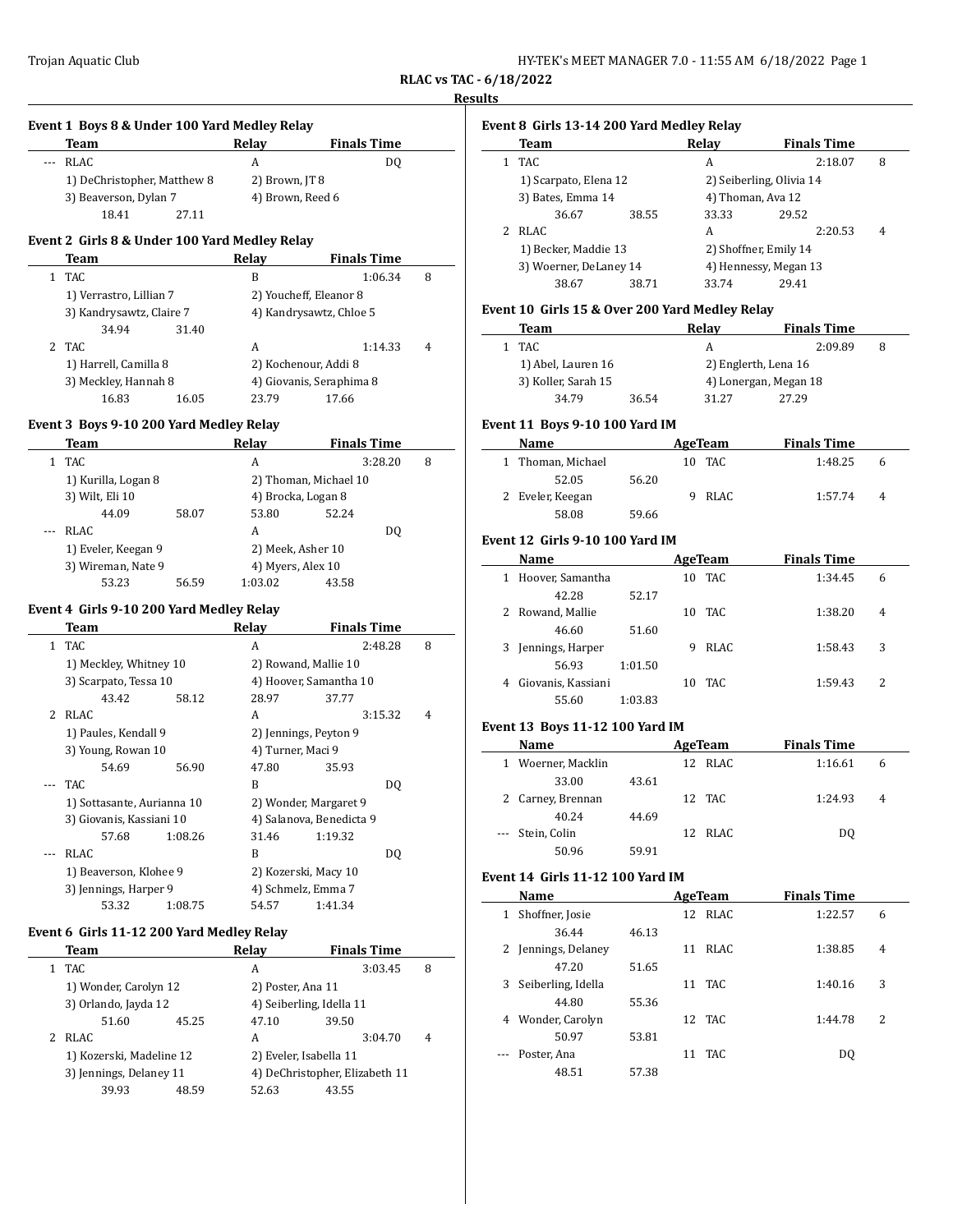| HY-TEK's MEET MANAGER 7.0 - 11:55 AM 6/18/2022 Page 2 |  |  |
|-------------------------------------------------------|--|--|
|-------------------------------------------------------|--|--|

# **RLAC vs TAC - 6/18/2022**

## **Results**

|              | <b>Event 16 Girls 13-14 100 Yard IM</b><br>Name |       |    | AgeTeam        | <b>Finals Time</b> |                |
|--------------|-------------------------------------------------|-------|----|----------------|--------------------|----------------|
|              | 1 Shoffner, Emily                               |       |    | 14 RLAC        | 1:15.25            | 6              |
|              | 34.46                                           | 40.79 |    |                |                    |                |
|              | 2 Bates. Emma                                   |       |    | 14 TAC         | 1:22.32            | 4              |
|              | 35.29                                           | 47.03 |    |                |                    |                |
|              | Event 17 Boys 15 & Over 100 Yard IM             |       |    |                |                    |                |
|              | Name                                            |       |    | AgeTeam        | <b>Finals Time</b> |                |
|              | 1 Lulo Jr, Edward                               |       |    | 17 TAC         | 1:13.89            | 6              |
|              | 33.64                                           | 40.25 |    |                |                    |                |
|              | Event 18 Girls 15 & Over 100 Yard IM            |       |    |                |                    |                |
|              | Name                                            |       |    | AgeTeam        | <b>Finals Time</b> |                |
|              | 1 Koller, Sarah                                 |       |    | 15 TAC         | 1:11.54            | 6              |
|              | 34.15                                           | 37.39 |    |                |                    |                |
|              | 2 Englerth, Lena                                |       |    | 16 TAC         | 1:18.46            | 4              |
|              | 36.48                                           | 41.98 |    |                |                    |                |
|              | 3 Shoffner, Jana                                |       |    | 16 RLAC        | 1:21.76            | 3              |
|              | 36.23                                           | 45.53 |    |                |                    |                |
|              | Event 19 Boys 8 & Under 25 Yard Freestyle       |       |    |                |                    |                |
|              | <b>Name</b>                                     |       |    | AgeTeam        | <b>Finals Time</b> |                |
|              | 1 DeChristopher, Matthew                        |       |    | 8 RLAC         | 18.61              | 6              |
|              | 2 Brocka, Logan                                 |       |    | 8 TAC          | 22.23              | 4              |
|              | 3 Brown, JT                                     |       |    | 8 RLAC         | 25.06              | 3              |
| 4            | Brown, Reed                                     |       | 6  | RLAC           | 28.63              | 2              |
|              | Event 20 Girls 8 & Under 25 Yard Freestyle      |       |    |                |                    |                |
|              | <b>Name</b>                                     |       |    | AgeTeam        | <b>Finals Time</b> |                |
|              | 1 Harrell, Camilla                              |       |    | 8 TAC          | 18.68              | 6              |
|              | 2 Shaefer, Katie                                |       |    | 8 TAC          | 24.05              | $\overline{4}$ |
|              | 3 Youcheff, Eleanor                             |       |    | 8 TAC          | 33.41              | 3              |
|              | 4 Schmelz, Emma                                 |       |    | 7 RLAC         | 43.67              | 2              |
|              | --- Eckbold, Evelyn                             |       |    | 8 TAC          | X32.34             |                |
|              | --- Verrastro, Lillian                          |       | 7  | TAC            | X35.67             |                |
|              | --- Kandrysawtz, Chloe                          |       | 5. | TAC            | X36.82             |                |
|              | Event 21 Boys 9-10 50 Yard Freestyle            |       |    |                |                    |                |
|              | Name                                            |       |    | AgeTeam        | <b>Finals Time</b> |                |
| 1            | Meek, Asher                                     |       | 10 | RLAC           | 44.44              | 6              |
| 2            | Wireman, Nate                                   |       | 9  | RLAC           | 44.95              | 4              |
| 3            | Wilt, Eli                                       |       | 10 | TAC            | 45.23              | 3              |
| 4            | Myers, Alex                                     |       | 10 | RLAC           | 47.64              | 2              |
|              | Event 22 Girls 9-10 50 Yard Freestyle           |       |    |                |                    |                |
|              | Name                                            |       |    | <b>AgeTeam</b> | <b>Finals Time</b> |                |
|              | 1 Scarpato, Tessa                               |       | 10 | TAC            | 31.22              | 6              |
|              | 2 Young, Rowan                                  |       | 10 | RLAC           | 34.02              | 4              |
| 3            | Paules, Kendall                                 |       | 9  | RLAC           | 43.66              | 3              |
|              | 4 Persing, Nora                                 |       | 9  | RLAC           | 49.82              | 2              |
|              | 5 Sottasante, Aurianna                          |       | 10 | TAC            | 51.85              | 1              |
| 6            | Salanova, Benedicta                             |       | 9  | TAC            | 55.25              |                |
|              | Event 23 Boys 11-12 50 Yard Freestyle           |       |    |                |                    |                |
|              | Name                                            |       |    | <b>AgeTeam</b> | <b>Finals Time</b> |                |
| $\mathbf{1}$ | Woerner, Macklin                                |       | 12 | RLAC           | 29.47              | 6              |
| 2            | Kandrysawtz, Caleb                              |       | 12 | TAC            | 36.36              | 4              |
|              | 3 Kochenour, Madden                             |       | 11 | TAC            | 37.75              | 3              |
|              |                                                 |       |    |                |                    |                |

|              | Event 24 Girls 11-12 50 Yard Freestyle                                                                          |         |                       |                    |                |
|--------------|-----------------------------------------------------------------------------------------------------------------|---------|-----------------------|--------------------|----------------|
|              | Name                                                                                                            |         | <b>AgeTeam</b>        | <b>Finals Time</b> |                |
| $\mathbf{1}$ | Thoman, Ava                                                                                                     | 12      | TAC                   | 29.97              | 6              |
|              | 2 Scarpato, Elena                                                                                               | 12      | TAC                   | 32.43              | 4              |
|              | 3 Eveler, Isabella                                                                                              |         | 11 RLAC               | 38.29              | 3              |
|              | 4 Harrington, Addison                                                                                           |         | 11 TAC                | 43.07              | 2              |
|              | 5 DeChristopher, Elizabeth                                                                                      |         | 11 RLAC               | 45.16              | 1              |
|              | Event 25 Boys 13-14 50 Yard Freestyle                                                                           |         |                       |                    |                |
|              | Name AgeTeam                                                                                                    |         |                       | <b>Finals Time</b> |                |
|              | 1 Kochenour, Aidan                                                                                              |         | 13 TAC                | 34.39              | 6              |
|              | Event 26 Girls 13-14 50 Yard Freestyle                                                                          |         |                       |                    |                |
|              | <b>Name</b><br>and the company of the company                                                                   |         | <b>AgeTeam</b>        | <b>Finals Time</b> |                |
|              | 1 Seiberling, Olivia                                                                                            |         | 14 TAC                | 31.17              | 6              |
|              | 2 Becker, Maddie                                                                                                | 13      | <b>RLAC</b>           | 33.17              | $\overline{4}$ |
|              | Event 27 Boys 15 & Over 50 Yard Freestyle                                                                       |         |                       |                    |                |
|              | Name and the state of the state of the state of the state of the state of the state of the state of the state o |         | AgeTeam               | <b>Finals Time</b> |                |
|              | 1 Senft, Masen                                                                                                  | 17      | <b>TAC</b>            | 24.63              | 6              |
|              | 2 Ahmed, Hesham                                                                                                 | 17      | TAC                   | 28.31              | 4              |
|              | 3 Rishel, Cory                                                                                                  |         | 15 RLAC               | 32.86              | 3              |
|              | Event 28 Girls 15 & Over 50 Yard Freestyle                                                                      |         |                       |                    |                |
|              | <b>Name</b>                                                                                                     |         | AgeTeam               | <b>Finals Time</b> |                |
|              | 1 Lonergan, Megan                                                                                               |         | 18 TAC                | 29.23              | 6              |
|              | 2 Lenker, Abby                                                                                                  |         | 15 TAC                | 30.64              | 4              |
|              | 3 Hennessy, Anna                                                                                                |         | 15 RLAC               | 32.12              | 3              |
|              | 4 DiMercurio, Sofia                                                                                             |         | 15 RLAC               | 38.81              | 2              |
|              | Event 29 Boys 8 & Under 25 Yard Backstroke                                                                      |         |                       |                    |                |
|              | Name                                                                                                            |         | <b>AgeTeam</b>        | <b>Finals Time</b> |                |
|              | 1 Kurilla, Logan                                                                                                |         | 8 TAC                 | 19.87              | 6              |
|              | 2 Brocka, Logan                                                                                                 | 8       | <b>TAC</b>            | 28.04              | 4              |
|              | 3 Brown, JT                                                                                                     |         | 8 RLAC                | 29.49              | 3              |
|              | 4 Brown, Reed                                                                                                   |         | 6 RLAC                | 29.87              | 2              |
| 5            | Beaverson, Dylan                                                                                                | 7       | <b>RLAC</b>           | 32.10              | 1              |
|              | Event 30 Girls 8 & Under 25 Yard Backstroke                                                                     |         |                       |                    |                |
|              | Name                                                                                                            |         | <b>AgeTeam</b>        | <b>Finals Time</b> |                |
| 1            | Harrell, Camilla                                                                                                | 8       | <b>TAC</b>            | 23.06              | 6              |
| 2            | Shaefer, Katie                                                                                                  | 8       | TAC                   | 30.21              | 4              |
| 3            | Kandrysawtz, Claire                                                                                             | 7       | <b>TAC</b>            | 31.15              | 3              |
|              | 4 Schmelz, Emma                                                                                                 | 7       | <b>RLAC</b>           | 42.81              | 2              |
| ---          | Eckbold, Evelyn                                                                                                 | 8       | TAC                   | X32.82             |                |
|              | --- Verrastro, Lillian                                                                                          | 7       | TAC                   | X35.75             |                |
| ---          | Kandrysawtz, Chloe                                                                                              | 5       | TAC                   | XDQ                |                |
|              |                                                                                                                 |         |                       |                    |                |
|              | Event 31 Boys 9-10 50 Yard Backstroke<br>Name                                                                   |         | AgeTeam               | <b>Finals Time</b> |                |
| 1            | Wilt, Eli                                                                                                       | 10      | TAC                   | 48.87              | 6              |
| 2            | Eveler, Keegan                                                                                                  | 9       | RLAC                  | 54.37              | 4              |
|              |                                                                                                                 |         |                       |                    |                |
|              | Event 32 Girls 9-10 50 Yard Backstroke                                                                          |         |                       |                    |                |
|              | Name                                                                                                            |         | <b>AgeTeam</b><br>TAC | <b>Finals Time</b> |                |
|              | Scarpato, Tessa                                                                                                 | 10      |                       | 35.98              | 6              |
| $\mathbf{1}$ |                                                                                                                 |         |                       |                    |                |
|              | 2 Beaverson, Klohee                                                                                             | 9       | RLAC                  | 48.16              |                |
| 3            | Turner, Maci                                                                                                    | 9       | RLAC                  | 48.55              |                |
|              | 4 Salanova, Benedicta<br>Sottasante, Aurianna                                                                   | 9<br>10 | TAC<br>TAC            | 59.69<br>DQ        | 4<br>3<br>2    |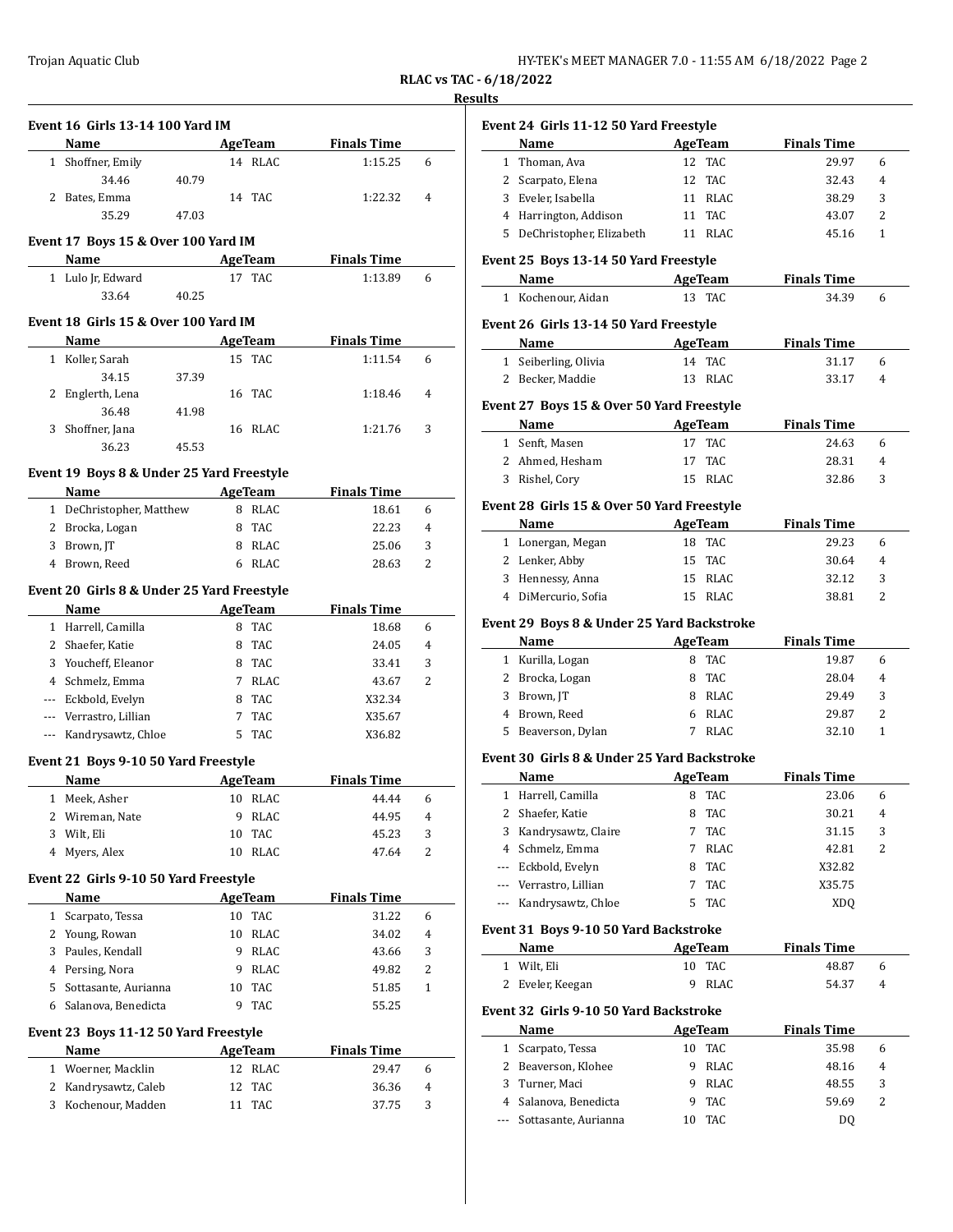| HY-TEK's MEET MANAGER 7.0 - 11:55 AM 6/18/2022 Page 3 |  |  |  |
|-------------------------------------------------------|--|--|--|
|-------------------------------------------------------|--|--|--|

**RLAC vs TAC - 6/18/2022**

#### **Results**

|              | (Event 32 Girls 9-10 50 Yard Backstroke)    |         |         |                |                    |   |
|--------------|---------------------------------------------|---------|---------|----------------|--------------------|---|
|              | Name                                        |         |         | <b>AgeTeam</b> | <b>Finals Time</b> |   |
|              | --- Kozerski, Macy                          |         |         | 10 RLAC        | DQ                 |   |
|              | Event 33 Boys 11-12 50 Yard Backstroke      |         |         |                |                    |   |
|              | Name                                        |         |         | <b>AgeTeam</b> | <b>Finals Time</b> |   |
|              | 1 Kochenour, Madden                         |         | 11      | <b>TAC</b>     | 44.31              | 6 |
|              | 2 Kandrysawtz, Caleb                        |         |         | 12 TAC         | 49.19              | 4 |
|              | Event 34 Girls 11-12 50 Yard Backstroke     |         |         |                |                    |   |
|              | Name                                        |         |         | AgeTeam        | <b>Finals Time</b> |   |
|              | 1 Thoman, Ava                               |         |         | 12 TAC         | 35.52              | 6 |
|              | 2 Shoffner, Josie                           |         |         | 12 RLAC        | 36.98              | 4 |
|              | 3 Kozerski, Madeline                        |         |         | 12 RLAC        | 39.05              | 3 |
|              | 4 Orlando, Jayda                            |         |         | 12 TAC         | 49.03              | 2 |
|              | 5 Harrington, Addison                       |         |         | 11 TAC         | 49.81              | 1 |
|              | 6 DeChristopher, Elizabeth                  |         |         | 11 RLAC        | 56.67              |   |
|              |                                             |         |         |                |                    |   |
|              | Event 35 Boys 13-14 50 Yard Backstroke      |         |         |                |                    |   |
|              | Name                                        |         | AgeTeam |                | <b>Finals Time</b> |   |
|              | 1 Dimercurio, Liam                          |         |         | 13 RLAC        | 41.50              | 6 |
|              | 2 Kochenour, Aidan                          |         |         | 13 TAC         | 44.18              | 4 |
|              | Event 36 Girls 13-14 50 Yard Backstroke     |         |         |                |                    |   |
|              | Name                                        |         |         | AgeTeam        | <b>Finals Time</b> |   |
|              | 1 Bates, Emma                               |         |         | 14 TAC         | 34.79              | 6 |
|              | 2 Hennessy, Megan                           |         |         | 13 RLAC        | 37.29              | 4 |
|              |                                             |         |         |                |                    |   |
|              | Event 37 Boys 15 & Over 50 Yard Backstroke  |         |         |                |                    |   |
|              | Name                                        |         |         | <b>AgeTeam</b> | <b>Finals Time</b> |   |
|              | 1 Lulo Jr, Edward                           |         |         | 17 TAC         | 34.28              | 6 |
|              | 2 Rishel, Cory                              |         |         | 15 RLAC        | 36.75              | 4 |
|              | Event 38 Girls 15 & Over 50 Yard Backstroke |         |         |                |                    |   |
|              | Name                                        |         |         | AgeTeam        | <b>Finals Time</b> |   |
|              | 1 Abel, Lauren                              |         |         | 16 TAC         | 33.47              |   |
|              | 2 Englerth, Lena                            |         |         | 16 TAC         | 37.69              |   |
|              |                                             |         |         |                |                    | 6 |
|              |                                             |         |         |                |                    | 4 |
|              | 3 Shoffner, Jana                            |         |         | 16 RLAC        | 38.65              | 3 |
|              | 4 DiMercurio, Sofia                         |         |         | 15 RLAC        | 49.49              | 2 |
|              | Event 39 Boys 9-10 100 Yard Freestyle       |         |         |                |                    |   |
|              | Name                                        |         |         | AgeTeam        | <b>Finals Time</b> |   |
| $\mathbf{1}$ | Meek, Asher                                 |         |         | 10 RLAC        | 1:40.62            | 6 |
|              | 47.41                                       | 53.21   |         |                |                    |   |
|              | 2 Thoman, Michael                           |         |         | 10 TAC         | 1:46.76            | 4 |
|              | 51.49                                       | 55.27   |         |                |                    |   |
|              | 3 Myers, Alex                               |         |         | 10 RLAC        | 1:51.03            | 3 |
|              | 53.08                                       | 57.95   |         |                |                    |   |
|              |                                             |         |         |                |                    |   |
|              | Event 40 Girls 9-10 100 Yard Freestyle      |         |         |                |                    |   |
|              | <b>Name</b>                                 |         |         | AgeTeam        | <b>Finals Time</b> |   |
|              | 1 Jennings, Peyton                          |         |         | 9 RLAC         | 1:35.72            | 6 |
|              | 45.27                                       | 50.45   |         |                |                    |   |
|              | 2 Beaverson, Klohee                         |         |         | 9 RLAC         | 1:45.28            | 4 |
|              | 48.88                                       | 56.40   |         |                |                    |   |
| 3            | Giovanis, Kassiani                          |         |         | 10 TAC         | 1:47.18            | 3 |
|              | 49.49                                       | 57.69   |         |                |                    |   |
|              | 4 Jennings, Harper<br>52.14                 | 1:00.41 | 9       | RLAC           | 1:52.55            | 2 |

56.01 1:06.95

| Name                |       |    | AgeTeam | <b>Finals Time</b> |   |
|---------------------|-------|----|---------|--------------------|---|
| Carney, Brennan     |       |    | 12 TAC  | 1:13.48            | 6 |
| 34.22               | 39.26 |    |         |                    |   |
| 2 Stein, Colin      |       |    | 12 RLAC | 1:31.73            | 4 |
| 44.67               | 47.06 |    |         |                    |   |
| 3 Kochenour, Madden |       | 11 | TAC.    | 1:43.00            | 3 |
| 46.67               | 56.33 |    |         |                    |   |
|                     |       |    |         |                    |   |

## **Event 42 Girls 11-12 100 Yard Freestyle**

| Name                |       |    | AgeTeam | <b>Finals Time</b> |   |  |
|---------------------|-------|----|---------|--------------------|---|--|
| 1 Thoman, Ava       |       |    | 12 TAC  | 1:05.30            | 6 |  |
| 31.63               | 33.67 |    |         |                    |   |  |
| 2 Scarpato, Elena   |       |    | 12 TAC  | 1:13.82            | 4 |  |
| 34.33               | 39.49 |    |         |                    |   |  |
| 3 Jennings, Delaney |       | 11 | RLAC    | 1:34.05            | 3 |  |
| 43.56               | 50.49 |    |         |                    |   |  |

## **Event 44 Girls 13-14 100 Yard Freestyle**

|   | Name                 |       |    | AgeTeam | <b>Finals Time</b> |   |  |
|---|----------------------|-------|----|---------|--------------------|---|--|
|   | 1 Woerner, DeLaney   |       | 14 | RLAC    | 1:04.38            | 6 |  |
|   | 31.11                | 33.27 |    |         |                    |   |  |
|   | 2 Seiberling, Olivia |       |    | 14 TAC  | 1:10.48            | 4 |  |
|   | 33.56                | 36.92 |    |         |                    |   |  |
| 3 | Becker, Maddie       |       |    | 13 RLAC | 1:16.01            | 3 |  |
|   | 36.86                | 39.15 |    |         |                    |   |  |

## **Event 45 Boys 15 & Over 100 Yard Freestyle**

|   | <b>Name</b>       |       | AgeTeam | <b>Finals Time</b> |                |
|---|-------------------|-------|---------|--------------------|----------------|
| 1 | Senft, Masen      |       | 17 TAC  | 54.91              | 6              |
|   | 26.26             | 28.65 |         |                    |                |
|   | 2 Lulo Jr, Edward |       | 17 TAC  | 1:02.86            | $\overline{4}$ |
|   | 29.91             | 32.95 |         |                    |                |
|   | 3 Ahmed, Hesham   |       | 17 TAC  | 1:08.04            | 3              |
|   | 30.94             | 37.10 |         |                    |                |
| 4 | Rishel, Cory      |       | 15 RLAC | 1:20.45            | 2              |
|   | 37.93             | 42.52 |         |                    |                |

#### **Event 46 Girls 15 & Over 100 Yard Freestyle**

 $\frac{1}{2}$ 

|    | Name           |       | AgeTeam | <b>Finals Time</b> |   |
|----|----------------|-------|---------|--------------------|---|
|    | Koller, Sarah  |       | 15 TAC  | 1:02.60            | 6 |
|    | 29.74          | 32.86 |         |                    |   |
|    | 2 Lenker, Abby |       | 15 TAC  | 1:08.86            | 4 |
|    | 31.83          | 37.03 |         |                    |   |
| 3. | Hennessy, Anna |       | 15 RLAC | 1:11.38            | 3 |
|    | 34.20          | 37.18 |         |                    |   |

## **Event 47 Boys 8 & Under 25 Yard Breaststroke**

| Name               | AgeTeam | <b>Finals Time</b> |   |
|--------------------|---------|--------------------|---|
| 1 Kurilla, Logan   | 8 TAC   | 22.97              | 6 |
| 2 Beaverson, Dylan | 7 RLAC  | 38.65              | 4 |

#### **Event 48 Girls 8 & Under 25 Yard Breaststroke**

| <b>Name</b>                                    | AgeTeam | <b>Finals Time</b> |   |  |
|------------------------------------------------|---------|--------------------|---|--|
| 1 Kochenour, Addi                              | 8 TAC   | 31.27              | 6 |  |
| 2 Giovanis, Seraphima                          | 8 TAC   | 34.33              | 4 |  |
| 3 Meckley, Hannah                              | 8 TAC   | 35.94              | 3 |  |
| --- Schmelz, Emma                              | RLAC    | DO.                |   |  |
| Hands brought hevond the hinline during stroke |         |                    |   |  |

Hands brought beyond the hipline during stroke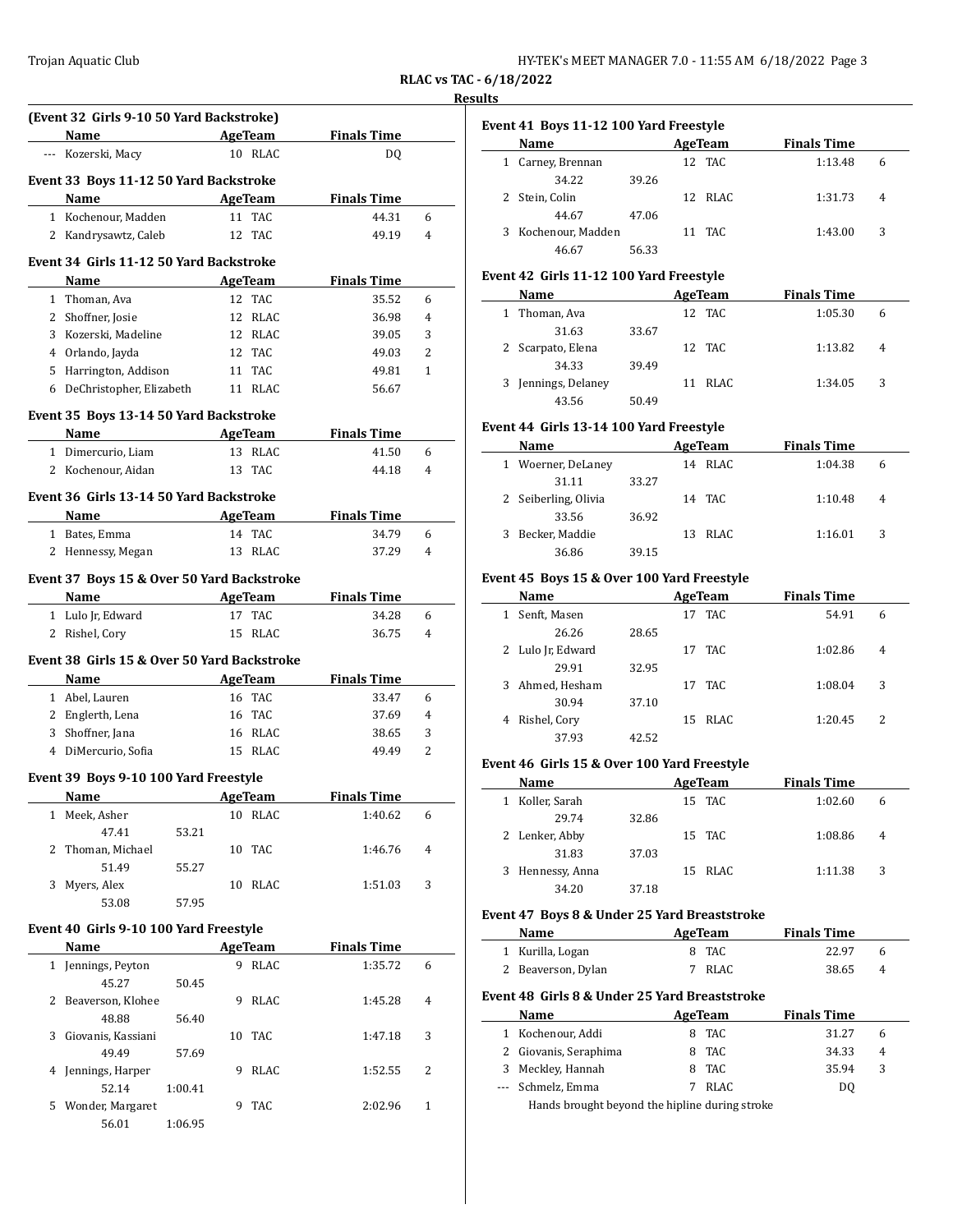| HY-TEK's MEET MANAGER 7.0 - 11:55 AM 6/18/2022 Page 4 |  |  |
|-------------------------------------------------------|--|--|
|-------------------------------------------------------|--|--|

**RLAC vs TAC - 6/18/2022 Results**

|              | Event 49 Boys 9-10 50 Yard Breaststroke<br>Name |    | AgeTeam              | <b>Finals Time</b> |                |
|--------------|-------------------------------------------------|----|----------------------|--------------------|----------------|
|              | 1 Thoman, Michael                               |    | 10 TAC               | 1:01.77            | 6              |
|              | --- Wireman, Nate                               | 9  | RLAC                 | DQ                 |                |
|              | One hand touch                                  |    |                      |                    |                |
|              |                                                 |    |                      |                    |                |
|              | Event 50 Girls 9-10 50 Yard Breaststroke        |    |                      |                    |                |
|              | Name                                            |    | <b>AgeTeam</b>       | <b>Finals Time</b> |                |
|              | 1 Meckley, Whitney                              |    | 10 TAC               | 45.64              | 6              |
|              | 2 Young, Rowan                                  |    | 10 RLAC              | 49.10              | 4              |
|              | 3 Wonder, Margaret                              | 9  | 9 TAC<br><b>RLAC</b> | 1:06.91            | 3              |
|              | --- Turner, Maci<br>--- Persing, Nora           | 9  | RLAC                 | DQ                 |                |
|              |                                                 |    |                      | DQ                 |                |
|              | Event 51 Boys 11-12 50 Yard Breaststroke        |    |                      |                    |                |
|              | Name                                            |    | <b>AgeTeam</b>       | <b>Finals Time</b> |                |
| $\mathbf{1}$ | Kandrysawtz, Caleb                              |    | 12 TAC               | 50.32              | 6              |
|              | Event 52 Girls 11-12 50 Yard Breaststroke       |    |                      |                    |                |
|              | Name                                            |    | AgeTeam              | <b>Finals Time</b> |                |
|              | 1 Shoffner, Josie                               |    | 12 RLAC              | 44.00              | 6              |
|              | 2 Kozerski, Madeline                            |    | 12 RLAC              | 47.19              | $\overline{4}$ |
|              | 3 Eveler, Isabella                              |    | 11 RLAC              | 47.90              | 3              |
|              | 4 Wonder, Carolyn                               |    | 12 TAC               | 51.56              | 2              |
|              | 5 Poster, Ana                                   | 11 | <b>TAC</b>           | 52.11              | $\mathbf{1}$   |
|              | 6 Seiberling, Idella                            |    | 11 TAC               | 52.30              |                |
|              | Event 54 Girls 13-14 50 Yard Breaststroke       |    |                      |                    |                |
|              | Name                                            |    | AgeTeam              | <b>Finals Time</b> |                |
|              | 1 Seiberling, Olivia                            |    | 14 TAC               | 39.12              | 6              |
|              | 2 Shoffner, Emily                               |    | 14 RLAC              | 39.30              | 4              |
|              |                                                 |    |                      |                    |                |
|              | Event 55 Boys 15 & Over 50 Yard Breaststroke    |    |                      |                    |                |
|              | Name                                            |    | AgeTeam              | <b>Finals Time</b> |                |
|              | 1 Ahmed, Hesham                                 |    | 17 TAC               | 42.28              | 6              |
|              | Event 56 Girls 15 & Over 50 Yard Breaststroke   |    |                      |                    |                |
|              | Name                                            |    | AgeTeam              | <b>Finals Time</b> |                |
|              | 1 Englerth, Lena                                |    | 16 TAC               | 38.46              | 6              |
| 2            | Lenker, Abby                                    | 15 | <b>TAC</b>           | 39.71              | 4              |
|              | 3 Hennessy, Anna                                | 15 | RLAC                 | 40.99              | 3              |
|              | Event 57 Boys 8 & Under 25 Yard Butterfly       |    |                      |                    |                |
|              | Name                                            |    | AgeTeam              | <b>Finals Time</b> |                |
|              | 1 Kurilla, Logan                                | 8  | <b>TAC</b>           | 20.37              | 6              |
| $\mathbf{2}$ | DeChristopher, Matthew                          | 8  | RLAC                 | 22.94              | $\overline{4}$ |
|              |                                                 |    |                      |                    |                |
|              | Event 58 Girls 8 & Under 25 Yard Butterfly      |    |                      |                    |                |
|              | Name                                            |    | AgeTeam              | <b>Finals Time</b> |                |
|              | 1 Kochenour, Addi                               | 8  | <b>TAC</b>           | 23.13              | 6              |
| 2            | Meckley, Hannah                                 | 8  | TAC                  | 28.33              | 4              |
|              | 3 Giovanis, Seraphima                           |    | 8 TAC                | 30.55              | 3              |
|              | Event 59 Boys 9-10 50 Yard Butterfly            |    |                      |                    |                |
|              | Name                                            |    | AgeTeam              | <b>Finals Time</b> |                |
|              | 1 Wilt, Eli                                     |    | 10 TAC               | 53.82              | 6              |
|              | Event 60 Girls 9-10 50 Yard Butterfly           |    |                      |                    |                |
|              |                                                 |    |                      |                    |                |
|              |                                                 |    |                      |                    |                |
|              | Name                                            |    | <b>AgeTeam</b>       | <b>Finals Time</b> |                |
| 2            | 1 Hoover, Samantha<br>Meckley, Whitney          | 10 | 10 TAC<br><b>TAC</b> | 43.44<br>47.91     | 6<br>4         |

| ults         | 3 Rowand, Mallie                                  | 10 | TAC              | 48.74                       | 3              |
|--------------|---------------------------------------------------|----|------------------|-----------------------------|----------------|
|              | 4 Paules, Kendall                                 | 9  | <b>RLAC</b>      | 1:03.44                     | 2              |
|              | --- Jennings, Peyton                              | 9  | RLAC             |                             |                |
|              |                                                   |    |                  | DQ                          |                |
|              | Event 61 Boys 11-12 50 Yard Butterfly             |    |                  |                             |                |
|              | Name AgeTeam                                      |    |                  | <b>Finals Time</b>          |                |
|              | 1 Carney, Brennan                                 |    | 12 TAC           | 41.00                       | 6              |
|              | Event 62 Girls 11-12 50 Yard Butterfly            |    |                  |                             |                |
|              | Name                                              |    | AgeTeam          | <b>Finals Time</b>          |                |
|              | 1 Scarpato, Elena                                 |    | 12 TAC           | 38.29                       | 6              |
|              | 2 Orlando, Jayda                                  |    | 12 TAC           | 48.27                       | 4              |
|              | Event 63 Boys 13-14 50 Yard Butterfly             |    |                  |                             |                |
|              | Name                                              |    | <b>AgeTeam</b>   | <b>Finals Time</b>          |                |
|              | 1 Kochenour, Aidan                                |    | 13 TAC           | 41.86                       | 6              |
|              | 2 Dimercurio, Liam                                |    | 13 RLAC          | 43.79                       | $\overline{4}$ |
|              |                                                   |    |                  |                             |                |
|              | Event 64 Girls 13-14 50 Yard Butterfly            |    |                  |                             |                |
|              | <b>Name</b>                                       |    | AgeTeam          | <b>Finals Time</b>          |                |
|              | 1 Bates, Emma                                     |    | 14 TAC           | 33.22                       | 6              |
|              | 2 Woerner, DeLaney                                |    | 14 RLAC          | 34.47                       | 4              |
|              | 3 Hennessy, Megan                                 |    | 13 RLAC          | 34.87                       | 3              |
|              | Event 65 Boys 15 & Over 50 Yard Butterfly         |    |                  |                             |                |
|              | Name                                              |    | AgeTeam          | <b>Finals Time</b>          |                |
|              | 1 Senft, Masen                                    |    | 17 TAC           | 27.36                       | 6              |
|              |                                                   |    |                  |                             |                |
|              |                                                   |    |                  |                             |                |
|              | Event 66 Girls 15 & Over 50 Yard Butterfly        |    |                  |                             |                |
|              | Name                                              |    | AgeTeam          | <b>Finals Time</b>          |                |
|              | 1 Abel, Lauren                                    |    | 16 TAC           | 31.22                       | 6              |
|              | 2 Shoffner, Jana                                  |    | 16 RLAC          | 34.81                       | 4              |
|              | 3 Lonergan, Megan                                 |    | 18 TAC           | 35.05                       | 3              |
|              | 4 DiMercurio, Sofia                               |    | 15 RLAC          | 44.12                       | 2              |
|              | Event 67 Boys 8 & Under 100 Yard Freestyle Relay  |    |                  |                             |                |
|              | Team                                              |    | Relay            | <b>Finals Time</b>          |                |
|              | 1 RLAC                                            |    | A                | 1:38.18                     | 8              |
|              | 1) Beaverson, Dylan 7                             |    | 2) Brown, Reed 6 |                             |                |
|              | 3) Brown, JT 8                                    |    |                  | 4) DeChristopher, Matthew 8 |                |
|              | 52.06<br>46.12                                    |    |                  |                             |                |
|              | Event 68 Girls 8 & Under 100 Yard Freestyle Relay |    |                  |                             |                |
|              | Team                                              |    | Relay            | <b>Finals Time</b>          |                |
| $\mathbf 1$  | TAC                                               |    | A                | 1:33.13                     | 8              |
|              | 1) Giovanis, Seraphima 8                          |    |                  | 2) Meckley, Hannah 8        |                |
|              | 3) Harrell, Camilla 8                             |    |                  | 4) Kochenour, Addi 8        |                |
|              | 56.57<br>36.56                                    |    |                  |                             |                |
| 2            | TAC                                               |    | B                | 2:15.15                     | 4              |
|              | 1) Eckbold, Evelyn 8                              |    |                  | 2) Youcheff, Eleanor 8      |                |
|              | 3) Shaefer, Katie 8                               |    |                  | 4) Kandrysawtz, Claire 7    |                |
|              | 1:12.55<br>1:02.60                                |    |                  |                             |                |
|              | Event 70 Girls 9-10 200 Yard Freestyle Relay      |    |                  |                             |                |
|              | Team                                              |    | <b>Relay</b>     | <b>Finals Time</b>          |                |
| $\mathbf{1}$ | <b>TAC</b>                                        |    | A                | 2:26.80                     | 8              |
|              | 1) Meckley, Whitney 10                            |    |                  | 2) Rowand, Mallie 10        |                |
|              | 3) Hoover, Samantha 10                            |    |                  | 4) Scarpato, Tessa 10       |                |